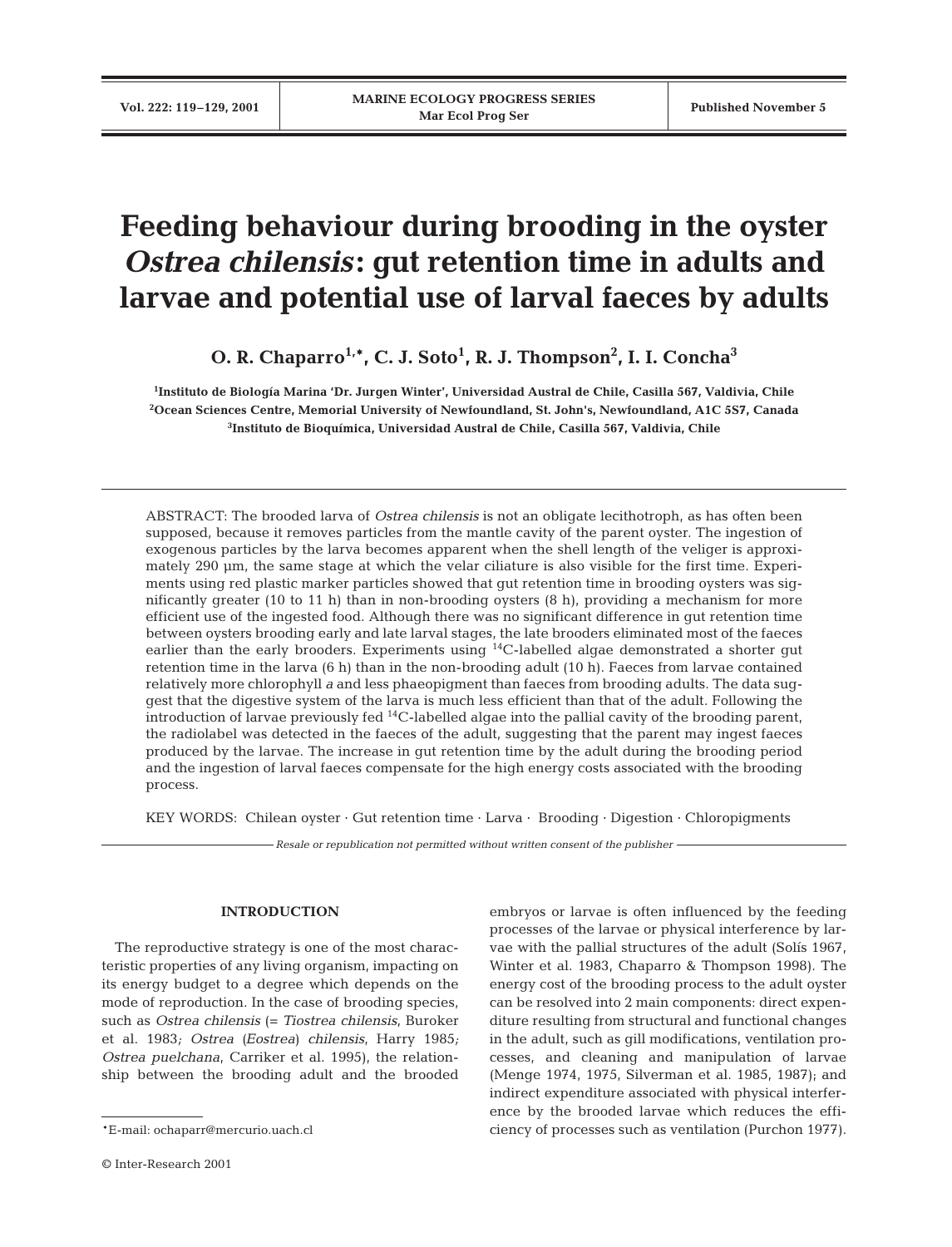Thus Tankersley (1992) demonstrated that the presence of glochidia in the brooding chamber of *Anodonta cataracta* significantly influenced acquisition, retention and transport of food particles in the adult, and Winter et al. (1983) considered that the feeding activity of brooding adult oysters *O. chilensis* could be modulated by physical interference by the larvae. Furthermore, the shorter the period of pelagic development, the greater the energy invested per larva (Gallardo 1989), although it does not necessarily follow that shortening or eliminating the larval phase (direct development) is always the more expensive strategy in terms of costs per juvenile produced (Grahame 1977, Todd 1979), since a large parental investment would provide the larva with a better chance of survival. Since it is a brooding species with a brief pelagic phase, *O. chilensis* should incur all these energy costs of reproduction (direct, indirect and gamete investment) while pursuing a physiological strategy to minimise them (Williams 1966, Schaffer 1974).

In *Ostrea chilensis* the brooding period is ~8 wk (Toro & Chaparro 1990)*.* The larvae are maintained in the infrabranchial chamber, where they move freely and concentrate around the labial palps of the adult (Chaparro et al. 1993). This lengthy period of larval development in the pallial cavity is not obligatory lecithotrophy as previously supposed (DiSalvo et al. 1983, Gallardo 1989), since the larva acquires, at some point in its development, the ability to entrain and ingest exogenous food particles that enter the pallial cavity in ventilation currents produced by the adult (Chaparro et al. 1993). Feeding larvae presumably release their faeces inside the pallial cavity of the adult. The larval faeces may have some nutritional value to the adult, because if it does not eliminate them as pseudofaeces, it may ingest them. This would be particularly significant if the digestive system of the larva were not very efficient.

Clearance rate and absorption efficiency are examples of physiological processes that are essential components of food acquisition and utilisation, and which respond to food availability. An increase in absorption efficiency, for example during periods of reduced food intake (Thompson & Bayne 1972, Bayne & Newell 1983, Newell & Jordan 1983), is often associated with an increase in gut retention time, as demonstrated in *Choromytilus meridionalis, Perna perna* and *Aulacomya ater* by Bayne et al. (1984). One may therefore hypothesise that brooding adults of *Ostrea chilensis* can regulate gut retention time in response to the decrease in food intake associated with the reduction in clearance rate observed during the brooding period (Chaparro & Thompson 1998), and that the direct result will be a loss of body weight, as recorded by Solís (1967) and Winter et al. (1983). In the freshwater bivalve *Pyganodon cataracta*, Tankersley & Dimock (1993) also recorded a reduction in clearance rate associated with the presence of larvae in the pallial cavity of the brooding adult.

It has been demonstrated that adult oysters *Ostrea chilensis* experience physiological stress during the period of larval incubation (Chaparro & Thompson 1998), and that the larvae are able to utilise exogenous food (Chaparro et at. 1993). In this paper we test the hypothesis that the larval faeces released inside the pallial cavity of the adult represent a source of nutrition for the adult*.* We therefore determined gut retention times in brooders and in non-brooders, and we examined the possibility that the larval faeces are ingested by the brooding adult. Another means for determining the effectiveness of the digestive process in bivalves is to examine the modulation of chloropigments, especially chlorophyll *a* (chl *a),* which occurs when food material passes through the gut (Vernet & Lorenzen 1987, Strom 1993), either by enzymatic action, separating the phytol groups from the rest of the chl molecule, or by acidification, which removes the magnesium atom (Brown et al. 1977). We determined the phytopigments in larval and adult faeces qualitatively and quantitatively in order to compare the digestive processes of the 2 stages.

#### **MATERIALS AND METHODS**

**Location.** The research was carried out on oysters *Ostrea chilensis* from a natural population in the estuary of the Quempillén river (41° 52' 42'' S; 73° 47' 05'' W) on the eastern side of the Pudeto river, in Chiloé, southern Chile. The monthly mean water temperature in this estuary fluctuates between 8.8 and 18.9°C, and the mean salinity between 29.9 and 13.0 psu, for winter and summer respectively (Toro & Winter 1983).

**Experimental animals.** *Adults:* A sample of 300 sexually mature oysters, between 50 and 60 mm shell length, was taken in September 1993, 1 mo before the beginning of the brooding period. To facilitate subsequent sampling of larvae, a hole ~2 mm in diameter was drilled in the left valve of each oyster, in the anterior region of the pallial cavity. The hole was immediately plugged with a piece of parafilm and the oysters were returned to the estuary, where they were maintained on a long-line for several weeks. A second sample of oysters (shell lengths between 50 and 60 mm) was collected 2 d before the experiments and held in the laboratory in filtered seawater (1 µm) at a temperature of 17°C, a salinity of 27 psu and with a diet of 30000 cells ml–1 *Isochrysis galbana*. Air was continuously bubbled through the water. The size range of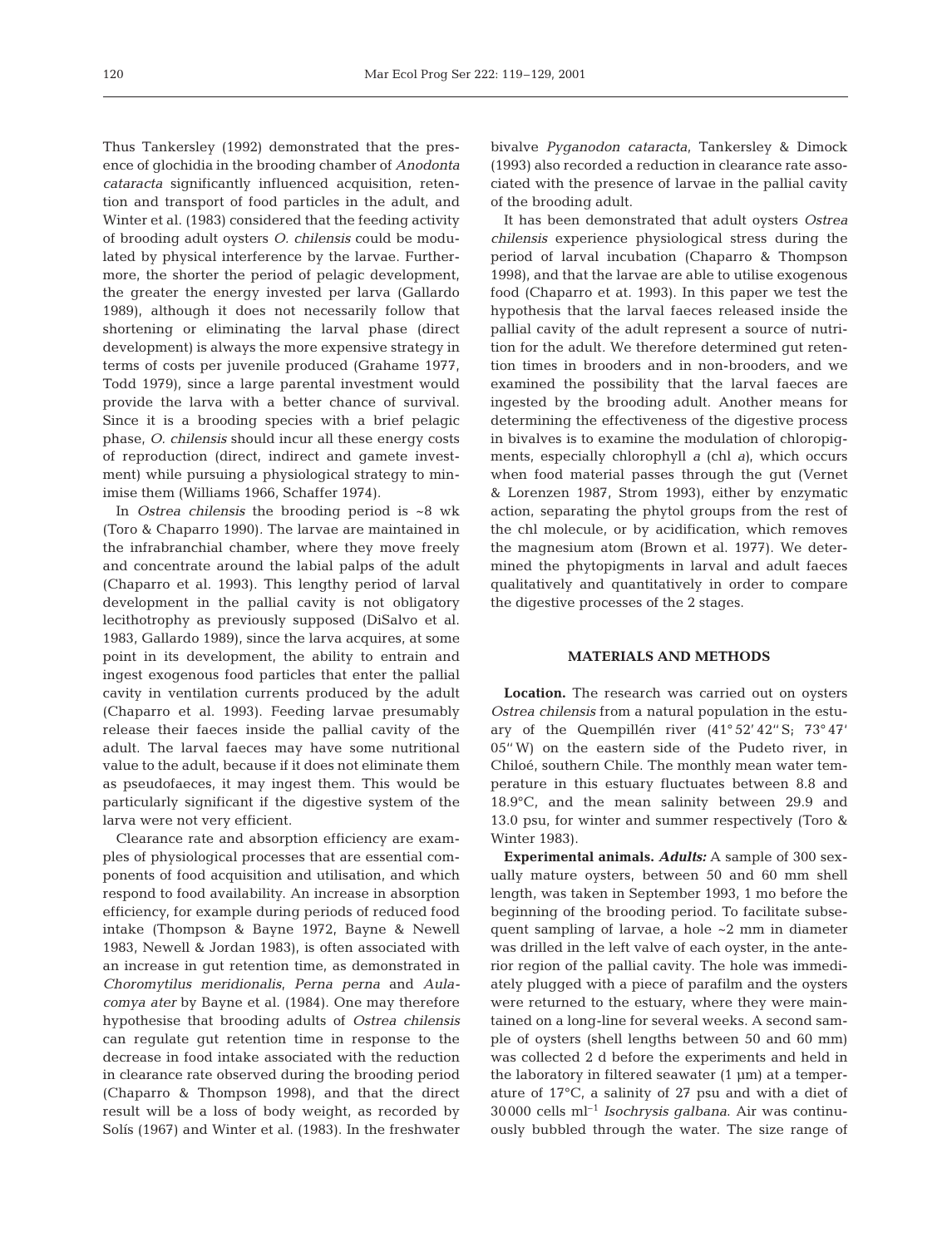oysters used was optimal for obtaining a high proportion of brooders.

*Larvae:* Larvae of *Ostrea chilensis* were obtained by opening brooding females immediately after collection from the estuary and gently rinsing the larvae into a beaker with a jet of filtered seawater. Larvae in several development stages were used, depending on experimental requirements, but always immediately after their separation from the adult.

**Stage at which the larva begins to feed.** The first ingestion of exogenous particles was established by examining the guts of larvae at different developmental stages from the beginning of brooding to the pediveliger stage. Each batch of larvae from a single oyster was maintained in a dish with 50 ml filtered seawater, under the experimental conditions previously described. A concentrated suspension of non-toxic red plastic particles (2 to 10 µm diameter; Chaparro et al. 1993) was added to each dish. After 2 h, a sample of larvae from each batch was fixed with 5% formaldehyde. The larvae were examined under a stereomicroscope and the percentage of larvae with red particles in the stomach enumerated. This task was facilitated by the transparency of the larval shell and the red colour of the particles.

After the stage at which the larva of *Ostrea chilensis* begins to feed actively was established, each brooding female was assigned to 1 of 2 groups, depending on the development stage of a sample of larvae aspirated through the hole previously made in the shell. The first group contained those oysters incubating larvae that had yet to reach the stage at which feeding begins. This group was termed the early brooders. The second group, termed the late brooders, contained only oysters incubating larvae that had attained the feeding stage.

**Gut retention time in brooding and in non-brooding adult oysters in estuary water under ambient conditions.** Gut retention time was measured in 3 groups of oysters (3 replicates per group): (1) early brooders, incubating non-feeding larvae, (2) late brooders, incubating feeding larvae, and (3) non-brooders. Each oyster was maintained in a separate chamber with a constant flow of water directly from the estuary, i.e. water whose characteristics fluctuated according to the tidal cycle. At the beginning of the experiment, during high tide, oysters were placed for 30 min in a suspension of red plastic particles (2 to 10 µm diameter) in filtered seawater, after which the oysters were returned to their individual chambers. All faeces produced by an individual oyster were collected hourly and examined under a stereomicroscope in order to estimate the proportion of red coloration in the faeces. Those cases for which the faeces appeared completely red were assigned a value of 100%, whereas those cases in which no red particles were seen were assigned a value of

0%. For intermediate cases, values were assigned based on an estimate of the proportion of coloration in the faeces. In order to prevent bias, the intermediate samples were counted in a haphazard sequence, and the observer did not know from which oyster any given sample came, nor the time the sample was taken. A total of 27 oysters was examined in this way. Gut retention time was defined as the time (post-peak) at which red particles represented 20% of the sample.

**Gut retention time in non-brooding adult oysters fed with microalgae.** For the estimation of gut retention time in adult oysters fed with microalgae, a pulse of radiolabelled algae was used as a marker and the radiolabel content of the faeces determined at hourly intervals.

*Radiolabelling of microalgae:* 20 ml of a solution of 0.1 µCi Na $H^{14}CO_3$  ml<sup>-1</sup> was added to 100 ml of a culture of *Isochrysis galbana* (concentration  $5-6 \times 10^6$ cells  $ml^{-1}$ ). The culture was maintained for 48 h at 17°C, with constant light and air bubbling, to allow incorporation of the radiolabel into the cells (Hawkins & Bayne 1984).

*Feeding of adult oysters with radiolabelled microalgae and collection of faeces:* 16 adult non-brooding *Ostrea chilensis* were maintained in 2 l filtered seawater, to which was added 30 ml radiolabelled *Isochrysis galbana* culture  $({\sim}1 \times 10^6 \text{ rpm} \space ^{14}\text{C})$ . The oysters were exposed to the labelled cells for 30 min at a concentration of  $60000$  cells  $ml^{-1}$ . The valves were then washed thoroughly with filtered seawater and the oysters immediately placed in PVC tubes (height: 20 cm, diameter: 7 cm), 1 oyster per tube. The base of each tube was formed by a piece of Nitex screen (50 µm mesh), which retained all the faeces produced. The tubes were positioned vertically in a plastic tank containing 30 l filtered seawater (17°C, 27 psu) to which *I. galbana* had been added (30000 cells ml–1). All faeces produced were aspirated from the screens with Pasteur pipettes hourly over a period of 24 h and placed on Whatman GF/C glass fibre filters (25 mm diameter). Each sample represented the total faecal production by an individual oyster in 1 h. Samples were kept separate and analysed individually.

*Processing of samples:* Filters were dried at 60°C for 24 h, then treated with 1 ml (0.5 M) SOLVABLE (New England Nuclear, Boston, MA) for 12 h at 50°C to dissolve the organic matter. The vials were cooled and 10 ml AQUASOL (New England Nuclear) added to each one. Activity of 14C was determined with a betacounter (Canberra Packard), using an external standard for quench correction, and the values were expressed in counts per minute (cpm), after correction for background radiation. Values for each sampling period were expressed as percentages of the maximum (peak) observed. Gut retention time was defined as the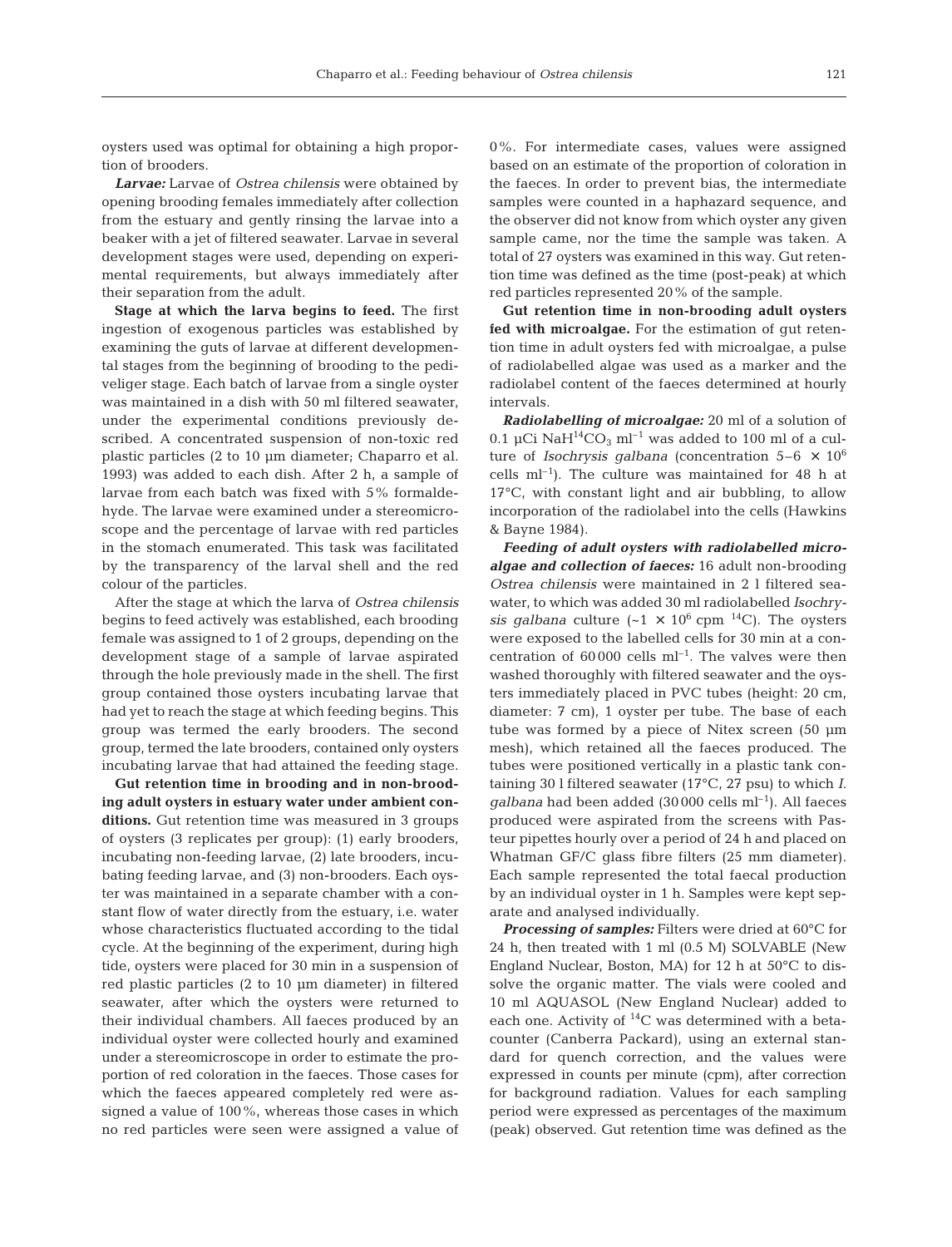time at which the counts had decreased to 10% of the peak value.

**Gut retention time in larvae fed with microalgae.** The procedure followed was similar to that followed for adult oysters i.e. a pulse of 14C-labelled food *(Isochrysis galbana)* was fed to the oyster and the radiolabel determined in the faeces as a function of time.

*Determination of period required for pulsing larvae with radiolabelled microalgae:* A preliminary experiment was undertaken to determine an appropriate length of time for a pulse of radiolabelled food to be given to the larvae. Twelve batches of pediveliger larvae, each batch from a separate adult oyster, were used for this purpose. The criteria for selection of the larvae were the presence of the foot and eye spot, and a shell length between 470 and 510 µm (Solís 1967). Each batch was placed in a separate container with 20 ml filtered seawater (17°C) containing a high density of red plastic particles (diameter 2 to 10 µm). The presence or absence of particles in the gut was determined at frequent intervals for 2 h. At each sampling time several larvae of each batch were removed, rinsed with filtered seawater and observed under a stereomicroscope. The earliest time at which the gut was full of marker particles was identified (45 min).

*Feeding of pediveliger larvae with radiolabelled microalgae and collection of faeces:* Pediveligers were obtained by opening brooding females taken directly from the estuary. Each batch (i.e. larvae from a single parent) was isolated from the others in a separate container with 250 ml filtered seawater (17°C, 27 psu), and 30 ml of radiolabelled *Isochrysis galbana* culture added (activity  $~1 \times 10^6$  cpm, concentration in experimental container  $\sim 4 \times 10^5$  cells ml<sup>-1</sup>).

After receiving the pulse of radiolabelled microalgae (45 min), the larvae were concentrated on a Nitex screen (150 µm mesh) and washed copiously with filtered seawater to remove any radiolabel remaining on the surface of the shell. They were then returned to their original containers (temperature 17°C, 27 psu, 1 µm filtered seawater). The faeces produced by each batch of larvae were collected at hourly intervals in the following way. The larvae were collected on a 150 µm Nitex screen, which allowed the larval faeces to pass. The larvae retained on the sieve were washed with filtered seawater to remove any faeces which may have adhered to them. The seawater from the container and the filtered seawater used to wash the larvae were then passed through a glass-fibre filter (GF/C, 25 mm diameter) under gentle vacuum. Faeces produced by the larvae were retained on the filter. Immediately after each sampling, the larvae were replaced in their containers under the same experimental conditions, which were maintained throughout the experiment. Filters were dried at 60°C for 24 h and stored in a desiccator until processed for counting. Faeces produced by 1 batch of oysters during a 1 h period comprised a single sample.

**Does the adult oyster consume faeces produced by the larvae?** A group of 16 brooding oysters (shell length 50 to 60 mm) with larvae at an advanced stage of development (pediveligers of 470 to 510 µm shell length) was selected from those that had been taken from the estuary several weeks before the beginning of the reproductive period. In order to identify the larval stage, a sample of larvae from each oyster was taken by introducing the tip of a Pasteur pipette through the hole previously drilled in the left valve. The larvae were immediately examined under a microscope and the stage identified according to the criteria of Solís (1967). The 16 oysters selected for use in the experiment were set aside and returned to the estuary. The hole in the shell was replugged with parafilm to prevent the loss of larvae. The selected brooders were moved from the estuary to the laboratory 2 d before the beginning of the experiment, and were then maintained in seawater at 17°C and 27 psu, and fed with *Isochrysis galbana* (30 000 cells ml–1).

Several hours before the experiment was to begin, 8 batches of pediveligers, each from a different parent, were collected from the selected group of brooding oysters by opening each female and gently rinsing the entire brood of larvae into a beaker with a jet of filtered seawater. These larvae were fed with radiolabelled *Isochrysis galbana*, as previously described. A sample (0.5 ml) of the pediveliger suspension was obtained from each of 8 more oysters from the selected group by withdrawing samples with a Pasteur pipette through the hole drilled in the shell. These larvae were replaced by injecting radiolabelled larvae from a single donor oyster into the pallial cavity of the recipient (approximately the same number of larvae as had earlier been removed)*.* Since the larvae incubated by any given oyster are at the same developmental stage at any given time, and since there is variation between parent oysters in the larval stage on any given date, each pair of donor and recipient adult oysters was matched in terms of the shell length of larvae used, i.e. recipients were injected with larvae of approximately the same size as those which they were incubating. The 8 recipient oysters were replaced in separate containers, and the accumulated faeces collected 24 h later. Faeces from individual oysters were kept separate. Faeces were sampled and processed as previously described.

**Faecal chloropigments.** *Collection of faeces:* Thirteen brooding oysters (50 to 60 mm shell length) were taken from the estuary and the pediveligers carefully removed from the pallial cavity with jets of filtered seawater (0.47  $\mu$ m). Each batch of larvae (1 batch = yield from 1 female) was processed separately from the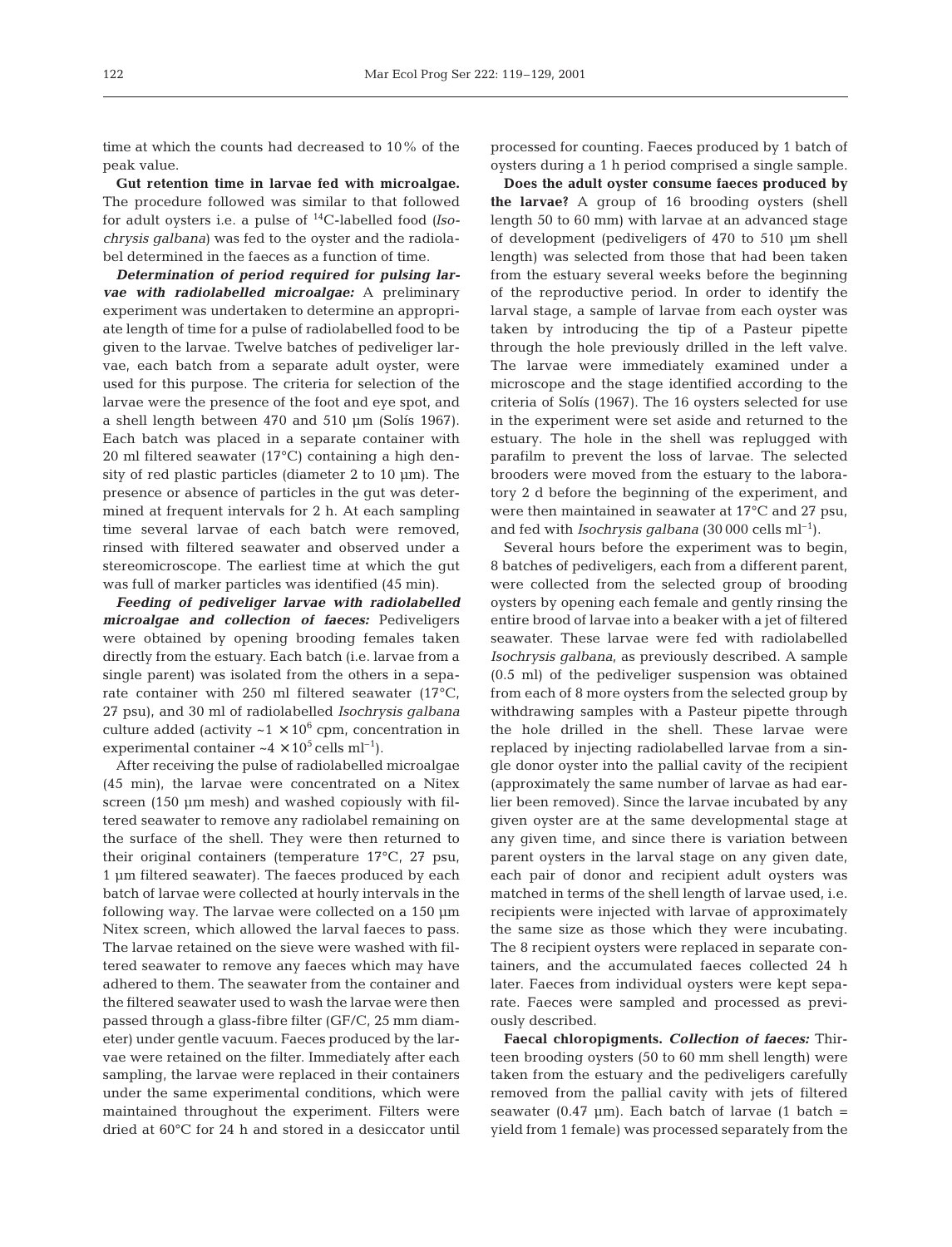others. The larvae were retained on a Nitex screen (250 µm mesh), washed with filtered seawater, held for 3 h in 100 ml filtered seawater to allow production of faeces, then retained again on the same screen. The water containing the faeces from the larvae passed through the screen. The faeces were then collected under gentle vacuum on glass fibre filters (Millipore AP40 047), 1 filter per batch, and the filters frozen immediately in liquid nitrogen. Filters were stored in darkness at –20°C to await analysis.

At the same time, 12 non-brooding oysters were moved from the estuary to the laboratory. Each oyster was placed in a separate container with 10 l filtered seawater (50 µm) taken directly from the estuary at high tide. The oysters were held for 5 to 6 h and faeces produced by each oyster then collected, i.e. 1 sample from each oyster. Only material in the form of a ribbon close to the exhalant siphon was removed, ensuring that the sample contained only true faeces produced by the oyster. The faeces were concentrated and stored as described above for larval faeces.

*Sampling of seston:* Water samples (200 to 250 ml) were taken from the same depth as the pearl nets in which the oysters were held in the estuary (50 cm from the bottom). Samples were filtered and the filters containing seston stored as described above for faecal samples.

*Extraction of chloropigments:* Filters containing seston and faeces were immersed in 90% acetone in darkness at 0°C for approximately 24 h in order to extract chloropigments (Bowles et al. 1985). The samples were then sonicated for 8 min and later centrifuged (12000 RCF) for ~3 min in order to remove glass fibres and other debris. The supernatant was removed with a Pasteur pipette, the pellet washed with 90% acetone, and the supernatant and washings made up to 2 ml with 90% acetone. 500 µl of the extract was transferred to a 1.5 ml propylene tube and stored in darkness at –70°C for subsequent separation of chloropigments by HPLC. The entire process was carried out in near-darkness.

*Fluorometry:* Chloropigments in the extract were quantified with a fluorometer (Turner Designs Model 10), with excitation and emission wavelengths of 430 nm and 670 nm respectively, before and after acidification with 3 drops 1 M HCl (Riemann 1978). Chl *a* and total phaeopigments were calculated (Strickland & Parsons 1972) and expressed as  $ng \, ml^{-1}$  extract.

*Separation of chloropigments:* Chl *a*, *b*, and *c*, together with the phaeopigments, were separated and quantified with a Beckman HPLC (Mantoura & Llewellyn 1983, Bidigare et al. 1985). The HPLC was fitted with a  $4.6 \times 250$  mm reverse phase ODS-C18 column with a pore size of  $5 \mu m$ , a model 126 quaternary pump, and a Gilson model 121 fluorescence detector with an excitation filter of wavelength 345 to 510 nm,

and emission filter of 610 to 650 nm. Immediately prior to injection, 150 µl 1 M ammonium acetate was added to the 500 µl sample in order to improve the resolution of the peaks. A 100 µl aliquot of the sample was injected into the HPLC at a solvent flow rate of 1.55 ml min–1. Chl *a* and *b* were purchased from Sigma Chemical Co. All other standards were prepared from algal cultures (Wright et al*.* 1991). The concentration of each pigment was determined from the area of the appropriate peak, integrated using the Beckman Gold software supplied with the HPLC. The detection limit for chl *a* was 0.2 ng ml<sup>-1</sup> (reproducibility  $\pm$  0.05 ng ml<sup>-1</sup>).

**Statistical analysis.** Values expressed in terms of percentages were transformed using the arcsine function before statistical analysis (Sokal & Rohlf 1981). The non-parametric Friedman and Kruskal-Wallis procedures, as well as parametric analysis of variance, were used to test for differences between treatments.

## **RESULTS**

#### **Stage at which the larva begins to feed**

Red particles were not seen in the stomach until the shell length of the larva reached between 290 and 300 µm (Fig. 1), corresponding to the early veliger stage, when the velum begins to develop cilia (Solís 1967).

## **Gut retention time in brooding and in non-brooding adult oysters in estuary water under ambient conditions**

In each of the 3 groups (early brooders, late brooders and non-brooders), there was no significant difference



Fig. 1. *Ostrea chilensis*. Percentage of larvae with particles in gut ( $n = 50$  for each point).  $F =$  foot,  $S =$  shell,  $V =$  velum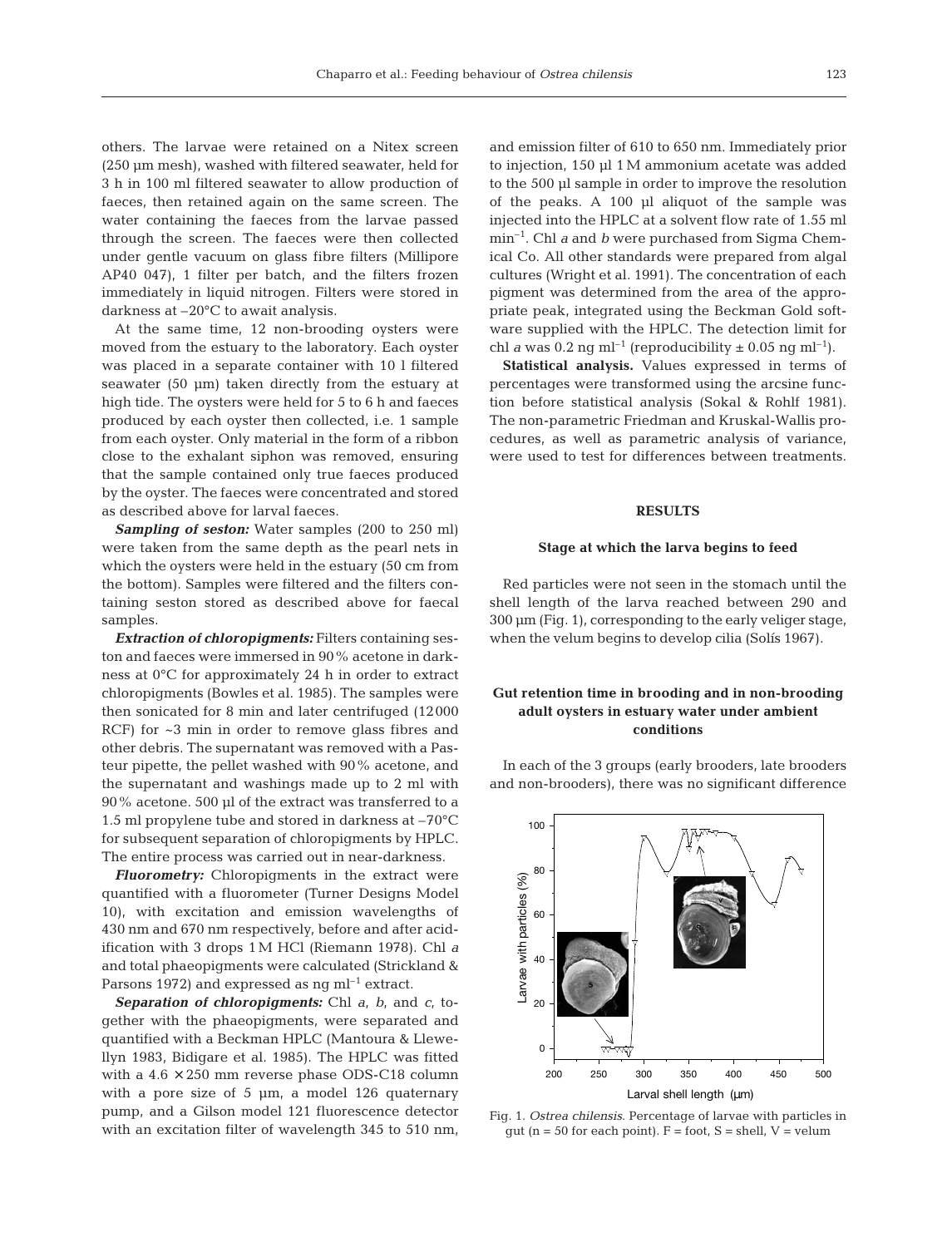centage of faecal matter at any given sampling time (Friedman test,  $p > 0.05$ ). In non-brooding oysters, marker particles were first apparent in the faeces 2 h after the feeding pulse, peaked at 5 h and were almost completely eliminated after 8 h (gut retention time) (Fig. 2). For early brooders (Fig. 3) the corresponding initial, peak and got retention times were 3, 8 and 11 h, and for late brooders (Fig. 4) 3, 5 and 10 h respectively. The gut retention time of the non-brooding oysters was significantly shorter than that of the early or late brooders (Kruskal-Wallis test,  $p < 0.05$ ), but there was no significant difference between gut retention times for early and late brooders. However, the peak in faeces elimination occurred significantly earlier in late brooders than in early brooders (Kruskal-Wallis test, p < 0.05), although in the late brooders there was evidence of prolonged retention of material in the gut 8 h after the feeding pulse (Fig. 4), corresponding to the peak at 8 h observed for the early brooders (Fig. 3).

## **Gut retention time in larvae and non-brooding adult oysters fed with microalgae**

The maximum release of radiolabel in the faeces of non-brooding adult oysters occurred 4 h after the oysters were fed radiolabelled *Isochrysis galbana* (Fig. 5). A second peak was observed at 6 to 7 h, and the gut retention time was 10 h. The first peak probably represented 'intestinal' faeces, i.e. material that had bypassed the digestive gland; the second peak probably represented 'glandular' faeces, i.e. material that had passed through the digestive gland (Van Weel 1961, Thompson & Bayne 1972, Calow 1975, Widdows et al. 1979). There was also some separation of the 2 peaks in the data for late brooders in the red marker particle experiment (Fig. 4). In the larvae (Fig. 6), radiolabelled faeces were produced much earlier (1 h) than in the adults (2 h), and gut retention time was sig-

80 Marker particles in faeces (%) 60 40 20  $\mathbf 0$  $\circ$  $\overline{2}$  $\overline{4}$ 6  $\bf{8}$  $10$  $12$ Time (h)

Fig. 3. *Ostrea chilensis*. Gut retention time in early brooding oysters (red particle marker). Values represent percentage particle content of faeces (completely red sample = 100%). Mean ± SE

Fig. 4. *Ostrea chilensis*. Gut retention time in late brooding oysters (red particle marker). Values represent percentage particle content of faeces (completely red sample = 100%). Mean ± SE







100

80

60

40

100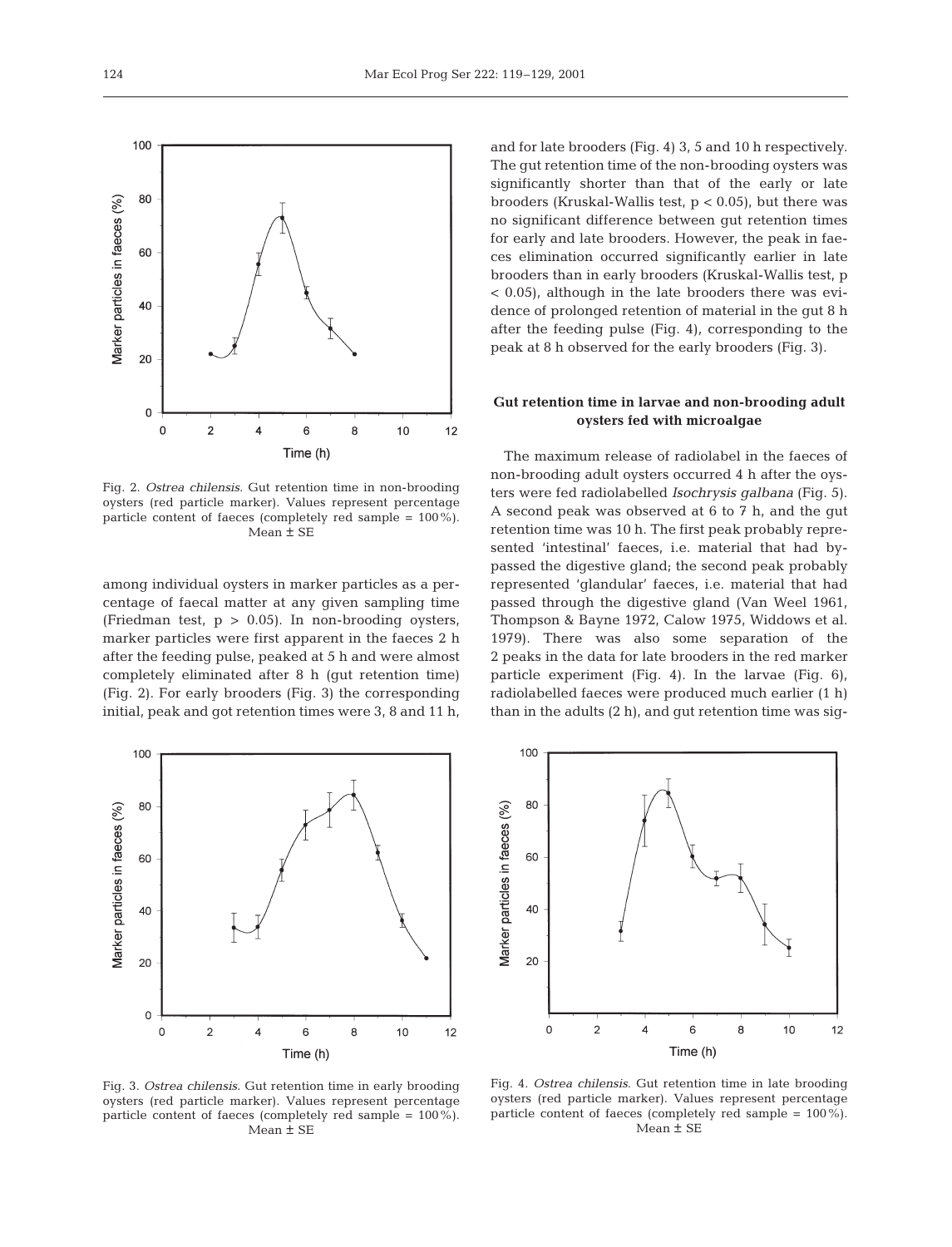100

nificantly shorter (6 h; Kruskal-Wallis test, p < 0.05). The separation into 2 peaks was not observed in faeces from the larva. There were no significant differences in <sup>14</sup>C counts in the faeces among individual adults or larvae at any given sampling time (Friedman test,  $p > 0.05$ .

## **Does the adult oyster consume faeces produced by the larvae?**

Levels of  $^{14}$ C were low in the faeces of oysters incubating larvae fed with radiolabelled algae (mean 78.5 cpm, SE 10.1), but significantly higher ( $p < 0.05$ ) than background values (mean 25.4 cpm, SE 0.376), suggesting that the adults consumed faecal material egested by the larvae. Since the larvae (470 to 510 µm diameter) were much larger than the food particles normally ingested, the likelihood of ingestion of larvae by the brooding adult was very small, and no shell fragments were observed in the faeces of the adult.

#### **Faecal chloropigments**

Chl *a* represented 19% of total chloropigments in the seston (Table 1), but only 10.7 and 5.1% in faeces from the larva and adult respectively. This is equivalent to 56 and 26.8% chl *a* relative to seston (100%), indicating that the adult oyster absorbed or degraded proportionately more chl *a* than the larva (ANOVA;  $p < 0.05$ ).

Faeces from adult oysters showed a much greater degree of breakdown of chlorophyll than did faeces from larvae (Figs 7 & 8; for identification of peaks see Table 2). Thus chl *a* and *b* represented a greater proportion of total chloropigments in faeces from the larva, whereas faeces from the adult contained less chl *a* and *b*, but much more phaeophytin *a*, *a4*, and *c*, as well as phaeophorbides *a1* and *a5* and pyrophaeophorbide *a*. In faeces from the adult, phaeophytin *a4* was the most abundant chloropigment, accounting for 8.5% of the total, whereas in faeces from the larva chl *a* was the most abundant, representing 10.7% of the total.



Fig. 5. *Ostrea chilensis*. Gut retention time in non-brooding oysters (14C marker). Values represent counts as % of maximum count recorded. Mean ± SE



Fig. 6. *Ostrea chilensis*. Gut retention time in larvae (<sup>14</sup>C marker). Values represent counts as % of maximum count recorded. Mean ± SE

Table 1. Chl *a* and total chloropigments in seston and in faeces of larvae and adult non-brooding oysters. Mean ±SD. Chl *a* (% total) normalised with reference to seston (100%)

#### **DISCUSSION**

## **Stage at which the larva begins to feed**

Observations made with the endoscope by Chaparro et al. (1993) showed

| Sample        | Chl $\partial$<br>$(nq \text{ ml}^{-1}$ extract) | Total chloro-<br>pigments<br>$(nq \text{ ml}^{-1}$ extract) | Chl a<br>$(\% \ total)$ | Chl a<br>$(\% \ total)$ |
|---------------|--------------------------------------------------|-------------------------------------------------------------|-------------------------|-------------------------|
| Seston        | $65.8 \pm 3.5$                                   | $.344 + 19$                                                 | $19.0 \pm 0.08$         | 100                     |
| Larval faeces | $47.3 + 16$                                      | $442 \pm 131$                                               | $10.7 + 0.72$           | 56.0                    |
| Adult faeces  | $127 + 25$                                       | $2472 + 508$                                                | $5.1 + 1.32$            | 26.8                    |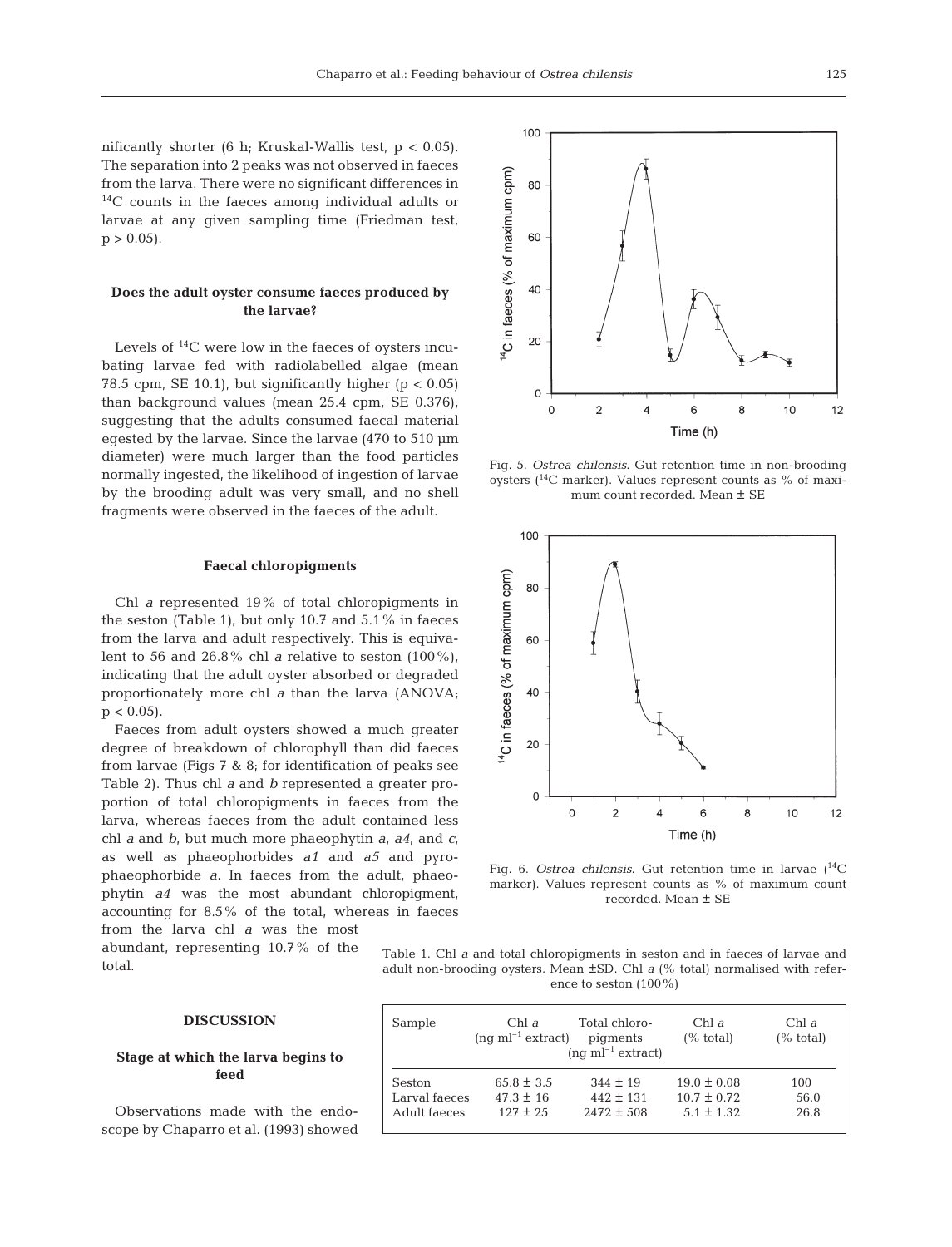|  |  | Table 2. Key for identifying chloropigment peaks in HPLC |  |  |
|--|--|----------------------------------------------------------|--|--|
|  |  | chromatograms (Figs $7 \& 8$ )                           |  |  |

| Peak           | Chloropiqment          |
|----------------|------------------------|
| 1              | Chlorophyllide a       |
| $\overline{2}$ | Chlorophyll $c$        |
| 3              | Phaeophorbide a1       |
| $\sqrt{4}$     | Phaeophytin $c$        |
| 5              | Pyrophaeophorbide a    |
| 6              | Phaeophytin a4         |
| 7              | Phaeophorbide a5       |
| 8              | Phaeophorbide a6       |
| 9              | Chlorophyll b          |
| 10             | Chlorophyll a allomers |
| 11             | Chlorophyll a          |
| 12             | Chlorophyll a epimers  |
| 13             | Phaeophytin b          |
| 14             | Phaeophytin b isomer   |
| 15             | Phaeophytin a          |
| 16             | Phaeophytin a isomer   |
| 17             | Pyrophaeophytin a      |
|                |                        |

that the larva of *Ostrea chilensis* is not an obligate lecithotroph during the brooding period, as had previously been supposed (DiSalvo et al. 1983, Gallardo 1989). During the brooding phase the larva acquires the ability to ingest exogenous food entering the mantle cavity of the adult in the inhalent current. In the present study, the shell length of the larva at first feeding was between 290 and 300 µm, the stage at which the velum appears (Chaparro et al. 1999), allowing the larva to feed, like other bivalve veligers (Strathmann 1978). The larval ciliature of *O. chilensis* is primarily



Fig. 7. *Ostrea chilensis*. HPLC chromatogram of chloropigments in faeces from larvae (see Table 2 for identification of peaks)

composed of a preoral ciliary band (prototroch) with long cirri, together with a band of short cilia (adoral cilia) which overlies the food groove. A similar ciliary structure has been identified in the veliger of *O*. *edulis* (Waller 1981), although in this case there is also a second band of cirri, the postoral cirri. According to Waller (1981), both the preoral and postoral bands may participate in swimming and particle capture. The principal function of the preoral band in *O. chilensis* is probably swimming during the short planktonic phase, but it may also play a role in feeding.

## **Gut retention time in brooding and in non-brooding oysters under natural conditions**

Control of gut retention time has been demonstrated in *Mytilus edulis* and *Cerastoderma edule* (Hawkins et al. 1984, 1990), and a strong positive relationship between absorption efficiency and gut retention time has been recorded in *M. edulis* (Hawkins & Bayne 1984). Both variables are determined in part by the quality of the food (Taghon 1981), its degree of digestibility (Bricelj et al. 1984) and the amount ingested (Hawkins et al. 1984). An inverse relationship between food concentration and gut retention time has been described in *M. edulis* (Hawkins et al. 1984).

Our data show that brooding oysters *(Ostrea chilensis)* retain food in the digestive system for longer than non-brooding oysters, allowing more efficient use of the ingested material. The longer gut retention time in brooding oysters may compensate for the costs of



Fig. 8. *Ostrea chilensis*. HPLC chromatogram of chloropigments in faeces from non-brooding adults (see Table 2 for identification of peaks)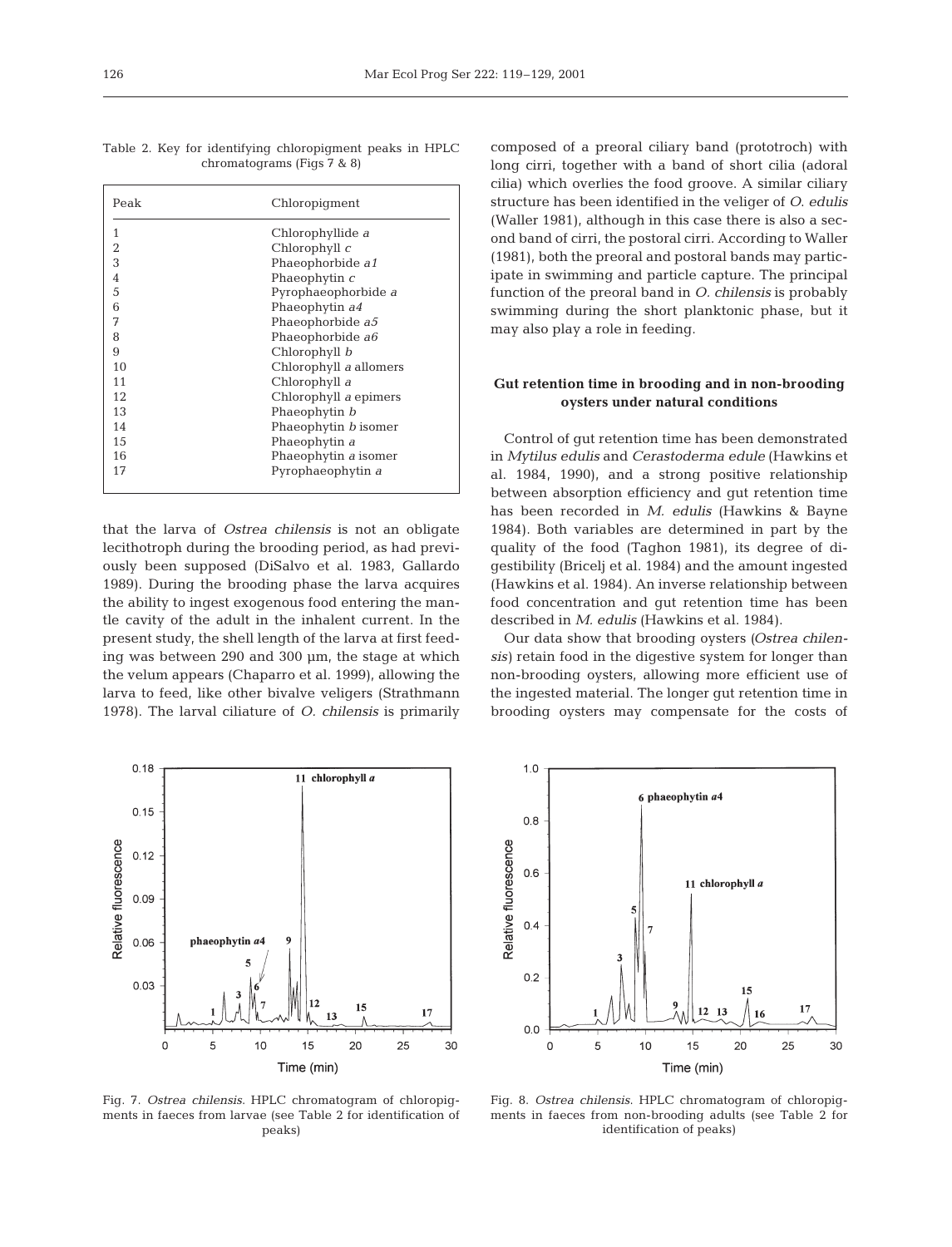brooding (Purchon 1977), which may result from physical interference by the larvae or disturbances to the physiological state of the brooder. For example, it has been demonstrated that in *Anodonta cataracta* the presence of glochidia in the brooding chamber significantly influences the entrainment, retention and transport of food particles (Tankersley 1992). In *O*. *chilensis,* the increase in gut retention time in brooding adults may be a response to a reduction in feeding rate (Chaparro & Thompson 1998), possibly resulting from physical disruption of the particle collection system (Winter et al. 1983). The ingestion rate of the adult is also reduced by the feeding activity of the brooded larvae, since the larvae can intercept food particles entering the pallial cavity. This reduced acquisition of energy by the brooding oysters is reflected in a decrease in meat content observed during the brooding period (Solís 1967, Winter et al. 1983, Chaparro & Thompson 1998). The increase in gut retention time in brooding oysters is adaptive, since it results in more efficient use of the ingested food, partially compensating for reduced energy intake during brooding.

Although there were no significant differences between early and late brooders in gut retention time as defined here  $(p > 0.05$ ; Figs 3 & 4), the latter egested most of the food earlier than the former  $(p < 0.025)$ , i.e. the peak for  $^{14}$ C counts occurred earlier in the late brooders. These observations are consistent with those of Chaparro & Thompson (1998), who found that clearance rate is reduced in those oysters incubating early larval stages, probably because at this stage the larvae remain inactive for long periods of time between the gills of the adult oyster, interfering with the circulation of water in the mantle cavity. Thus a reduced clearance rate in early brooders is associated with a later peak in the egestion of the radiolabel. Bayne et al. (1984) recorded a similar response in *Mytilus edulis*, in which a decrease in clearance rate resulted in an increase in the gut retention time.

## **Gut retention time in brooded larvae and in nonbrooding adult oysters**

Gut retention time in brooded larvae fed with microalgae was ~5 h, most of the radiolabel being egested during the 2 h immediately following ingestion. To our knowledge this is the first reported measurement of gut retention time in a marine invertebrate larva. The value of 5 h considerably exceeds the 50 min recorded at 15°C by Kiørboe et al. (1982) for the copepod *Centropages hamatus*, which has a simple, relatively undifferentiated gut. On the other hand, the gut retention time in adult non-brooding oysters in our study was 10 h, a value obtained with

the same technique used for the larvae (radiolabelled carbon). These values are close to those recorded for *Mytilus edulis* (Hawkins et al. 1984, Bayne et al. 1987) and for *Choromytilus meridionalis*, *Aulacomya ater* and *Perna perna* (Bayne et al. 1984) under similar experimental conditions, although comparisons of gut retention time values with those in the literature must be made with caution, since the operating definition of gut retention time is subjective and often varies between studies. Furthermore, different markers have been used by various authors, further confounding the problem. Nevertheless, our values for gut retention time in non-brooding oysters using an inorganic marker (plastic particles, 8 h) were similar to those obtained with an organic marker (radiocarbon labelled algae, 10 h).

Food passes more rapidly through the gut of the oyster larva than through the gut of the adult, suggesting that digestion may be less efficient and/or less complete in the larva, which has a shorter digestive tract. Although there are some references in the literature to assimilation or absorption efficiencies in bivalve larvae, the values have usually been derived from measurements of the rates of ingestion, metabolism and growth (e.g. Sprung 1984), and we can find no direct comparisons of absorption efficiencies between adult and larval bivalves. The degree of chlorophyll degradation is a good indicator of digestion efficiency in a suspension feeder (Urban et al. 1992), and Penry & Frost (1990) demonstrated that more rapid transport of material through the digestive system of the copepod *Calanus pacificus* resulted in less pigment degradation. However, the use of chloropigments to quantify the absorption or assimilation efficiency of carbon or organic material is controversial (Nelson 1989). In our study, the faeces of oyster larvae contained a significantly greater proportion of chl *a* relative to phaeopigments than did faeces produced by the adults. The main fluorescent products of chl *a* degradation are chlorophyllides, phaeophytins and phaeophorbides (Yentsch 1967), whose chemical structures have been described by Mantoura & Llewellyn (1983). Phaeophorbides are associated with a high degree of chlorophyll degradation by herbivores (Madin & Cetta 1984, Vernet & Lorenzen 1987), and are more prominent in faeces of adult *O. chilensis* than in faeces from larvae (this study). Furthermore, intermediate degradation products such as phaeophytin *a* (Brown et al. 1977) were also found in lower proportions in faeces from oyster larvae in our study, phaeophytin *a* accounting for only 2% of the total chloropigments, whereas in the adult it occurred in a higher proportion than any other chloropigment, representing 10% of the total. The shorter gut retention time and apparent lack of separation between glandular and intestinal faeces in the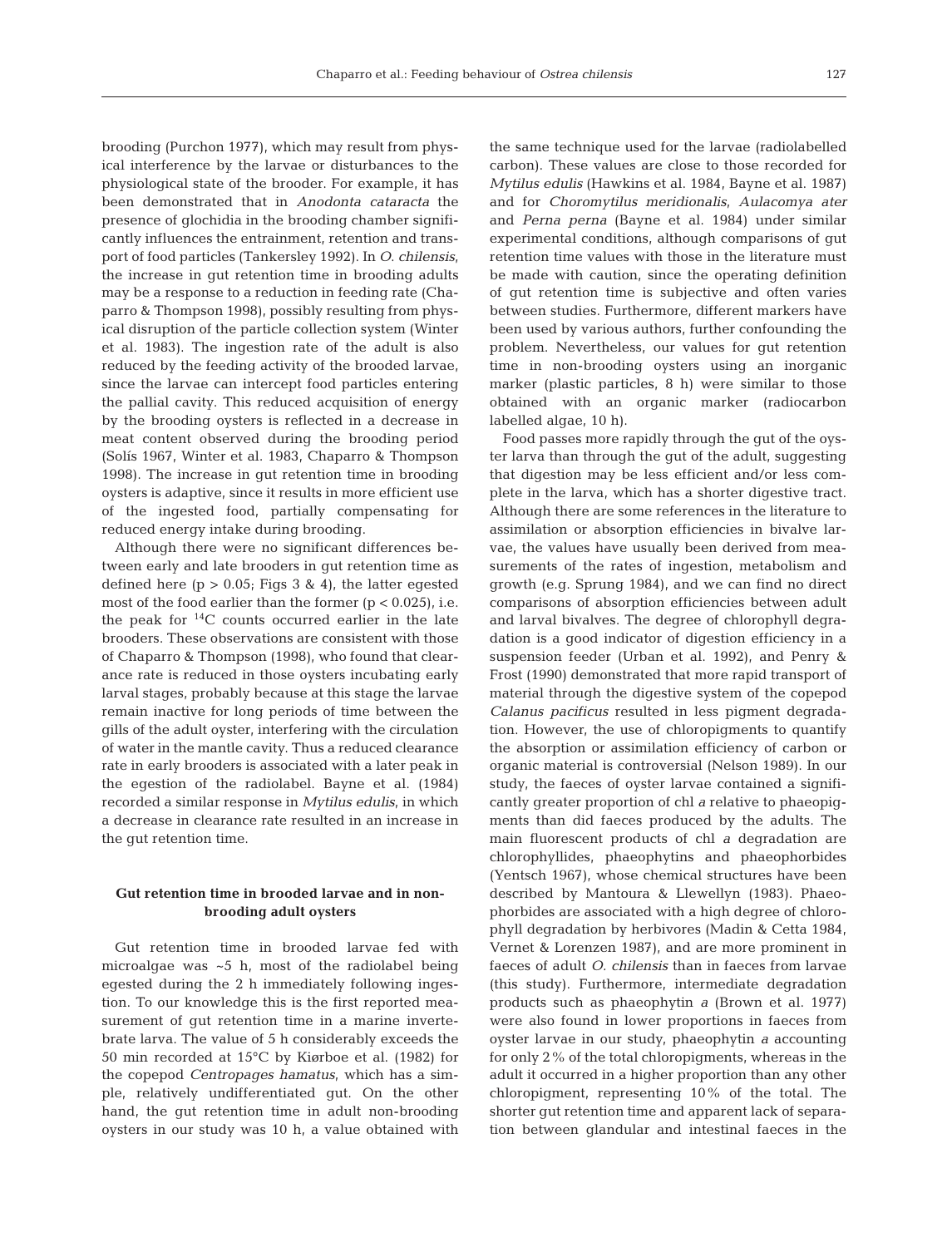larva, together with the greater degree of chlorophyll degradation in faeces from the adult, strongly suggest that the digestive system of the larva is less efficient than that of the adult oyster, and that the digestive gland may be less well developed in the larva.

### **Does the adult oyster consume faeces produced by the larvae?**

Faeces produced by larvae represent an energy-rich potential food source for the brooding adult oyster, which is subjected to considerable nutritional stress during the brooding period (Chaparro & Thompson 1998). We have 2 pieces of evidence suggesting that larval faeces can be ingested by the brooding adult oyster; firstly, no pseudofaeces production was observed, indicating that the larval faeces were not ejected from the mantle cavity, and secondly, radiocarbon originating from larvae that had been fed radiolabelled algae was detected in the faeces produced by the adult. The nutritional significance of the larval faeces to the adult is at present unknown.

*Acknowledgements.* This research was funded by grants to O.R.C. by FONDECYT Chile (Grants 1930364 and 1980984), the International Foundation for Science (IFS-Sweden), and the Dirección de Investigaciones, Universidad Austral de Chile, and by a Research Grant to R.J.T. from NSERC. Financial support was also provided by the Canadian International Development Agency (CIDA). Chloropigment chromatography and radionuclide counting were done by Ms E. Hatfield.

#### LITERATURE CITED

- Bayne BL, Newell RC (1983) Physiological energetics of marine molluscs. In: Russell-Hunter WD (ed) The Mollusca, Vol 4. Academic Press, London, p 421–434
- Bayne BL, Klumpp DW, Clarke KR (1984) Aspects of feeding, including estimates of gut residence time, in three mytilid species (Bivalvia, Mollusca) at two contrasting sites in the Cape Peninsula, South Africa. Oecologia 64:26–33
- Bayne BL, Hawkins AJ, Navarro E (1987) Feeding and digestion by the mussel *Mytilus edulis* (Bivalvia:Mollusca) in mixtures of silt and algal cells at low concentrations. J Exp Mar Biol Ecol 111:1–22
- Bidigare RR, Kennicutt MC, Brooks JM (1985) Rapid determination of chlorophylls and their degradation products by high performance liquid chromatography. Limnol Oceanogr 30:432–435
- Bowles ND, Paerl HW, Tucker J (1985) Effective solvents and extraction periods employed in phytoplankton carotenoid and chlorophyll determinations. Can J Fish Aquat Sci 42: 1127–1131
- Bricelj VM, Bass AE, Lopez GR (1984) Absorption and gut passage time of microalgae in a suspension feeder: an evaluation of the 51Cr:14C twin tracer technique. Mar Ecol Prog Ser 17:57–63
- Brown SR, Daley RJ, McNeely RN (1977) Composition and stratigraphy of the fossil phorbin derivatives of Little

Round Lake, Ontario. Limnol Oceanogr 22:336–348

- Buroker NF, Chanley P, Cranfield HJ, Dinami P (1983) Systematic status of two oyster populations of the genus *Tiostrea* from New Zealand and Chile. Mar Biol 77:191– 200
- Calow P (1975) Defecation strategies of two freshwater gastropods, *Ancylus fluviatilis* Müll. and *Planorbis contortus* Linn. (Pulmonata) with a comparison of field and laboratory estimates of food absorption rate. Oecologia 20:51–63
- Carriker MR, Gaffney PM, Elbe AF (1995) A catalogue of selected species of living oysters (Ostreacea) of the world. Chap 1. In: Elbe AF, Kennedy VS, Newell RIE (eds) The Eastern oyster *Crassostrea virginica*. Maryland Sea Grant College, University of Maryland System, College Park, MD
- Chaparro OR, Thompson RJ (1998) Physiological energetics of brooding in Chilean oyster *Ostrea chilensis*. Mar Ecol Prog Ser 171:151–163
- Chaparro OR, Thompson RJ, Ward JE (1993) In vivo observations of larval brooding in the Chilean oyster, *Ostrea chilensis* Philippi, 1845. Biol Bull 185:365–372
- Chaparro, OR, Thompson, RJ, Emerson, CJ (1999) The velar ciliature in the brooded larva of the Chilean oyster *Ostrea chilensis* (Philippi, 1845). Biol Bull 197:104–111
- DiSalvo LH, Alarcón E, Martínez E (1983) Induced spat production from *Ostrea chilensis* Philippi 1845 in mid-winter. Aquaculture 30:357–362
- Gallardo CS (1989) Patrones de reproducción y ciclo vital en moluscos marinos bénticos. Una aproximación ecológico evolutiva. Medio Ambiente 10:25–35
- Grahame J (1977) Reproductive effort and r-and K selection in two species of *Lacuna* (Gastropoda: Prosobranchia). Mar Biol 40:217–224
- Harry HW (1985) Synopsis of the supraspecific clasification of living oysters (Bivalvia: Gryphaidae and Ostreidae). Veliger 28:121–158
- Hawkins AJS, Bayne BL (1984) Seasonal variation in the balance between physiological mechanisms of feeding and digestion in *Mytilus edulis* (Bivalvia: Mollusca). Mar Biol 82:233–240
- Hawkins AJS, Salkeld PN, Bayne BL, Gnaiger E, Lowe DM (1984) Feeding and resource allocation in *Mytilus edulis*: evidence for time averaged optimisation. Mar Ecol Prog Ser 20:273–287
- Hawkins AJS, Navarro E, Iglesias IP (1990) Comparative allometries of gut-passage time, gut content and metabolic faecal loss in *Mytilus edulis* and *Cerastoderma edule*. Mar Biol 105:197–204
- Kiørboe T, Møhlenberg F, Nicolajsen H (1982) Ingestion rate and gut clearance in *Centropages hamatus* (Lilljeborg) in relation to food concentration and temperature. Ophelia 21:181–194
- Madin LP, Cetta CM (1984) The use of gut fluorescence to estimate grazing by oceanic salps. J Plankton Res 6:475–495
- Mantoura RFC, Llewellyn CA (1983) The rapid determination of algal chorophyll and carotenoid pigments and their breakdown products in natural waters by reverse-phase high-performance liquid chromatography. Anal Chem Acta 151:297–314
- Menge BA (1974) Effect of wave action and competition on brooding and reproductive effort in the sea star, *Leptasterias hexactis*. Ecology 55:84–93
- Menge BA (1975) Brood or broadcast? The adaptative significance of different reproductive strategies in the two intertidal sea stars *Leptasterias hexactis* and *Pisaster ochraceus*. Mar Biol 31:84–93
- Nelson JR (1989) Phytoplankton pigments in macrozooplankton feces: variability in carotenoid alterations. Mar Ecol Prog Ser 52:129–144